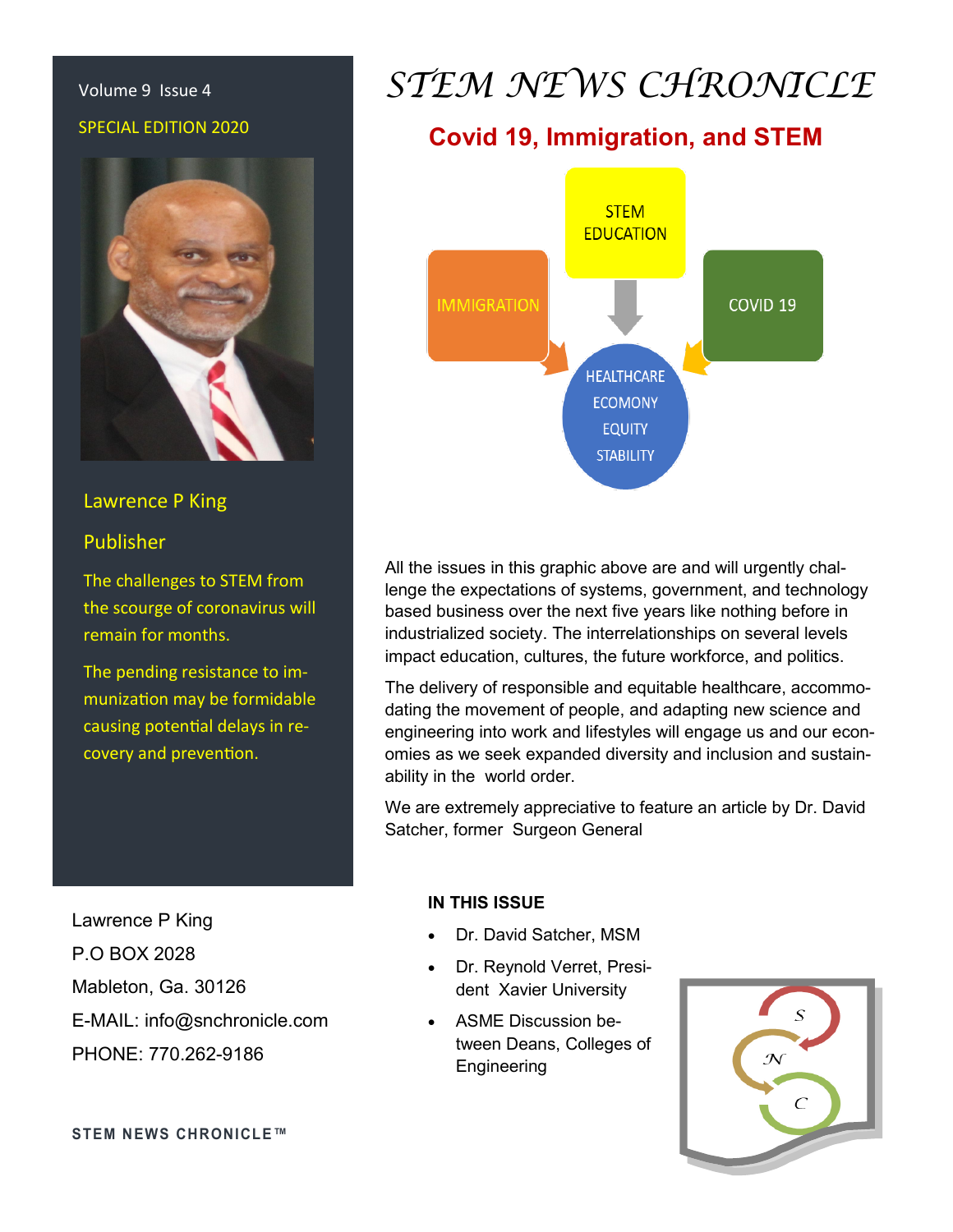## **FEATURED ARTICLE**

### **STEM Related Education**

COVID-19 provides a challenge to education generally, but especially to STEM Education, which provides a challenge to so many of our children in and of itself. Because of challenges based on differences in languages and sociocultural backgrounds, immigrant children are once again at a disadvantage.

At the Satcher Health Leadership Institute (SHLI) at the Morehouse School of Medicine (MSM), we decided that it is important to empower parents to support their children in dealing with STEM related learning.

We value the role of parents in childhood education. We have come to believe that parents can be empowered to better support their children in STEM Education starting very early. Among other things, parents were supported to better understand the brain and it's development and the impact of physical activity on improving blood circulation in the brain and to better interact with children in a way that expedited early communication and learning.



But, perhaps a more important assessment is one that takes more time. With that in mind, we are now assessing the importance of early STEM challenge for parents and children on learning. For the goal is to have both parents and children comfortable with STEM education and communication. Parents who are comfortable with STEM communication are an important resource for their children. On the other hand, what we often find is a level of discomfort on the part of parents, especially mothers, often single mothers, in dealing with STEM related communication. This discomfort with STEM communication seems to be passed from mother to children – especially, in single parent households. In addition, of course, it is clear that single parents are sometimes overwhelmed and the demand that is placed on them even without dealing with the childhood learning, and that also must be taken into consideration. Thus, the goal of our Quality Parenting Program was to empower parents, including single parents, to help their children to develop a level of comfort in communication in STEM language. My own mother who only had a fifthgrade education, was determined to challenge us, her children, to take homework seriously, especially mathematics and science.

Clearly, we the children, did much better in our STEM related studies because she was not afraid of it and challenged us to do our best at home and at school. It was many years later before I appreciated the fact that she did not always understand what she was challenging me and my siblings to understand, but because of her challenge we grew in our understanding and comfort in dealing with STEM related topics.

**Dr. David Satcher, an American physician, and the 16th Surgeon General of the United States.** 

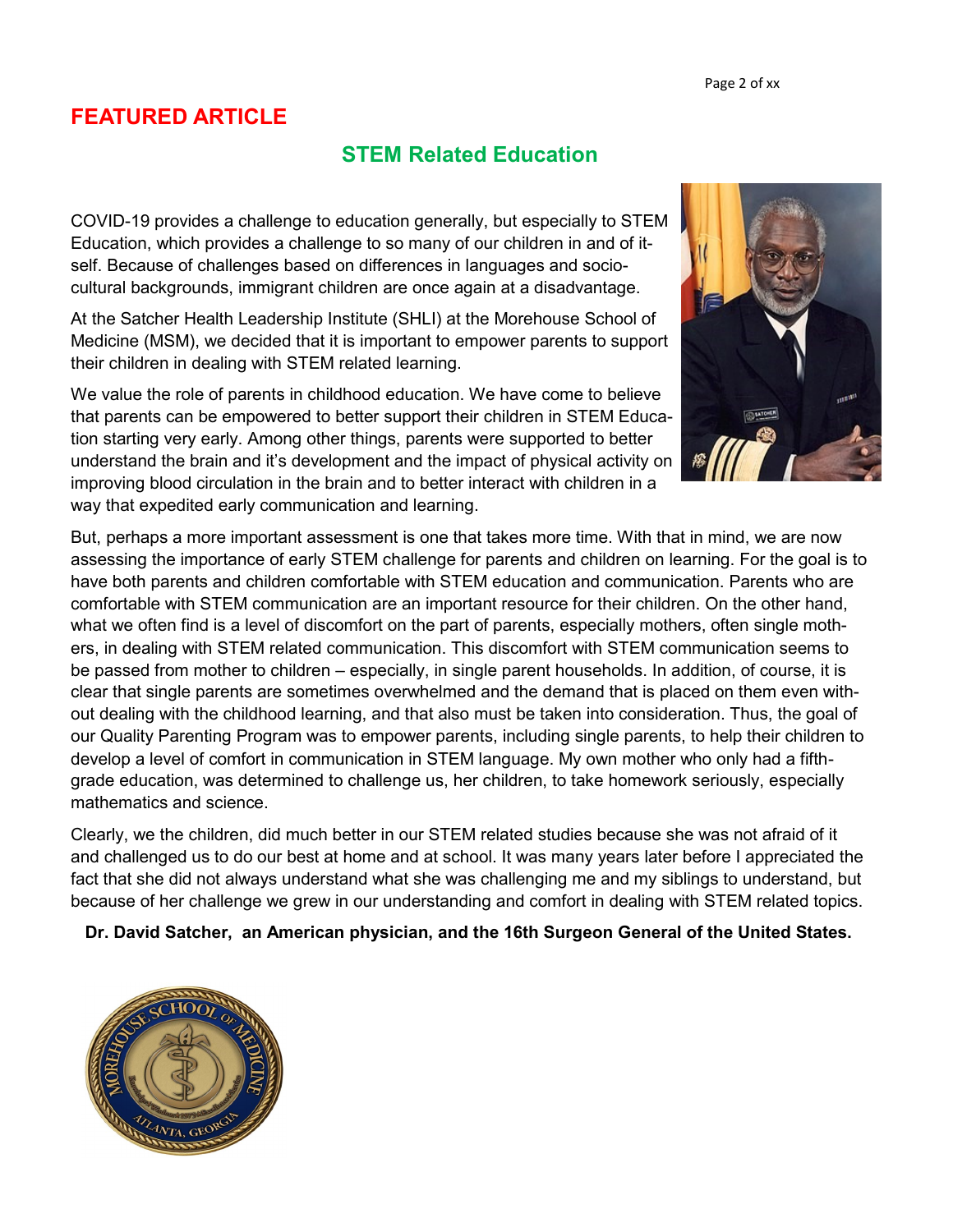#### **COVID-19 Global Impact**

Dealing with the unforeseen challenges caused by the COVID-19 pandemic has taken a significant toll on people all across the world. The COVID-19 pandemic has affected educational systems worldwide, leading to the near-total closures of schools, universities and colleges. Most governments around the world have temporarily closed educational institutions and installed constraints on commercial activity in an attempt to contain the spread of COVID-19.

The past few months have been a very challenging time for almost everyone. We have seen daily how the coronavirus epidemic is disproportionately impacting the most vulnerable members of our society. Migrant communities have been among the most impacted In some nations the impact of Covid 19 has had a tremendous negative affect on education of immigrant communities

#### **Will STEM skills become a casualty of COVID-19?**

As science and technology are essential to the recovery from this crisis, the long-term future of our economy it is under threat. Universities and other research organizations have been impacted by the COVID-19 pandemic. Careers emerging from STEM are essential for the creation of future industries such as advanced manufacturing, energy, space science, and quantum technologies. Science underpins the delivery of many public sector services, including water management, new voting technology, land management, renewable energy sources, and health care.

As immigration policy limits normal technical workforce movement some technologists and scientists are finding their movement in performance of their jobs curtailed. In worst case scenarios, once absent from their resident university or corporate research employment location, their return may not be soon. These persons cannot be easily replaced because they don't grow on trees and our educational enterprise hasn't produced sufficient numbers from historically underrepresented groups and women.

Universities, agencies, and business need to ramp up programs that grow the future STEM workforce everywhere. Because without a thriving science and technology sector, staffed with new engineers and scientists, economies The engineering/ science enterprise will not generate the innovation that spurs growth. We need scientists despite Covid 19 and restrictive immigration policies more than ever to help develop the highvalue industries that will secure and create future jobs and prosperity. When more skilled minority and women researchers and technical practitioners enter the market out of universities, there will be greater opportunities for industry and new businesses to take them on and increase overall diversity.



#### **A Penn State Solution**

Xin Ning moved to the US from Beihang University in China and is assistant professor of Aerospace Engineering. He has a NSF grant to apply his research to create a stretchable

and foldable field hospital for use in Covid pandemic.

Sensors fit over the patients chest to monitor breathing, temperature, and coughing the vital signs of the



disease. The sensors link with an antenna to remove the need for wires or batteries. Field hospital resources can be reduced by the use of this unit that can serve multiple patients. An undergraduate educational plan is included in the project.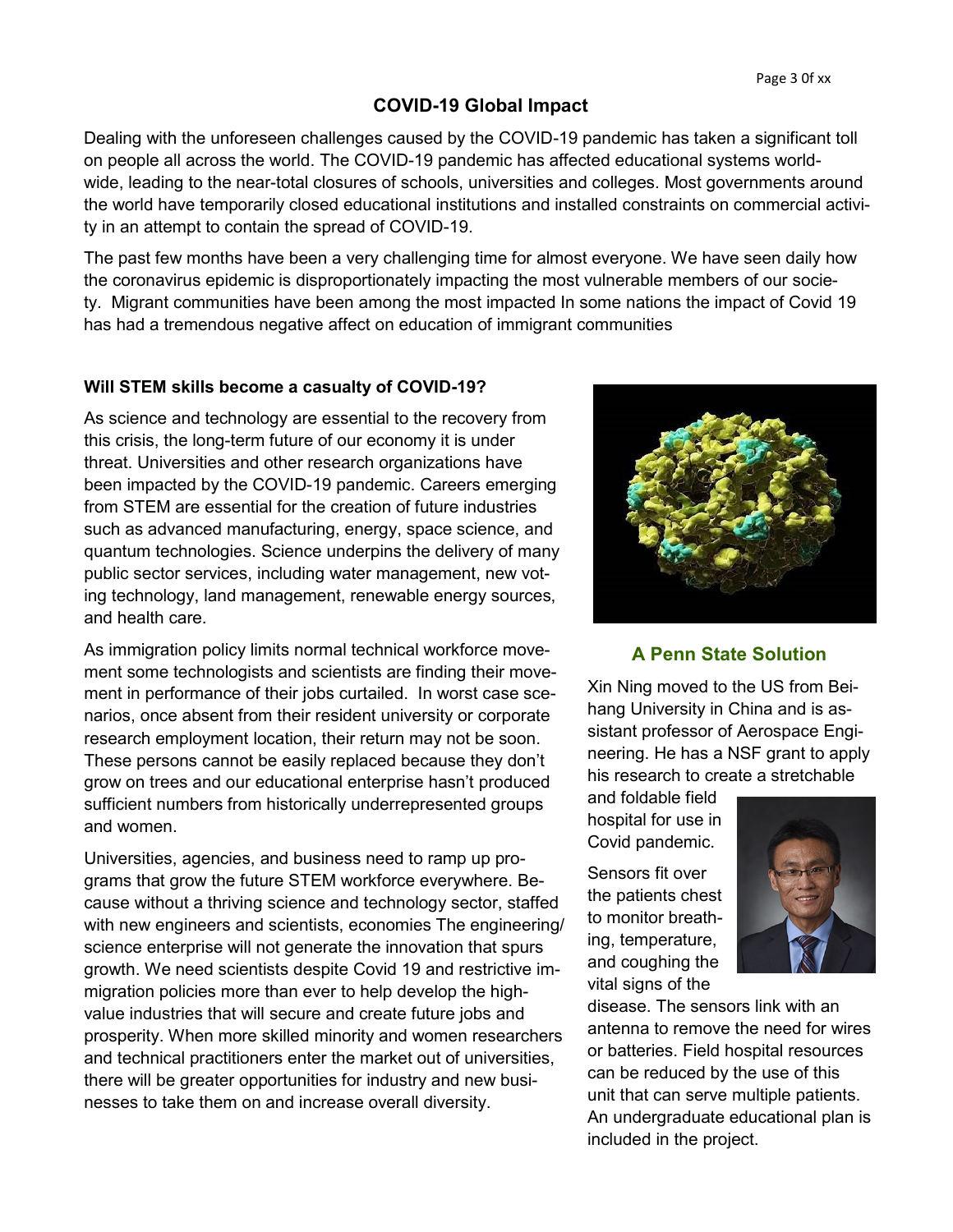During the fall, with COVID-19 surging throughout the globe, many schools are reopening either entirely online, or with an online–in person hybrid schedule. Assuming full in-person instruction does not resume until spring or summer 2021, global consulting firm McKinsey & Company estimates that the students may fall behind nearly seven months on average. For white students, the average is six months. In comparison, Hispanic students would be set back more than nine months, Black students more than 10 months, and low-income students, over a year. Overall, existing racial and socioeconomic achievement gaps could expand by 15 to 20 percent, the group estimates. Education researchers fear that students who suffered the greatest learning losses in the spring may never catch up.

#### **What the Coronavirus Revealed**

I arrived as a child with my family as a political refugee to the United States. As a young boy growing up in Brooklyn, I enjoyed science and aspired to the life of a scientist. I am a Black man and a scientist because there were some in my life who encouraged that dream.

For most, the love of science comes early in life. Yet, among students of color, our educational systems leave much talent undeveloped. The COVID-19 pandemic shines a light on the inequities in health, education, economic stability, public safety, and in general, social justice. Rightly, we have invited talented minds from abroad to develop in our universities. But we neglect the discovery of our native daughters and sons and don't fully utilize the talent available to us in our local communities. To paraphrase Ralph Ellison's Invisible Man, it is a defect of our vision that fails to see the abundance of creativity and genius among the children of our own land. Too much talent is left on the table and, as a nation, we are poorer for it.

When we invest in a student of color, we invest in an entire community and in the nation. To enable students of color to persevere in higher education benefits not only the individual but also the larger communities they touch. It stimulates economies of cities, neighborhoods and families, and encourages the next generations of learners. As we confront deficits of social justice and fight a global pandemic disproportionately hurting those of color, we must close the gap in education facing Black and brown talent in America.

I lead Xavier University of Louisiana, an institution that has educated more African American graduates who become physicians than any other institution in the nation. Xavier also leads in sending black students to doctoral education in STEM, and we boast distinguished programs in the arts, humanities and social sciences as well. Yes, these are remarkable accomplishments by a remarkable faculty. However, given our relatively small size, it poses a question and challenge to much larger and wealthier higher learning institutions.

The United States takes pride in its diversity. Our scientific enterprise must reflect that diversity and receive the diverse perspectives and insights that the nation needs. Now is the time to support and develop the gifts that have been neglected. Educational equity is equity.

**Dr. Reynold Verret, President Xavier University of Louisiana**

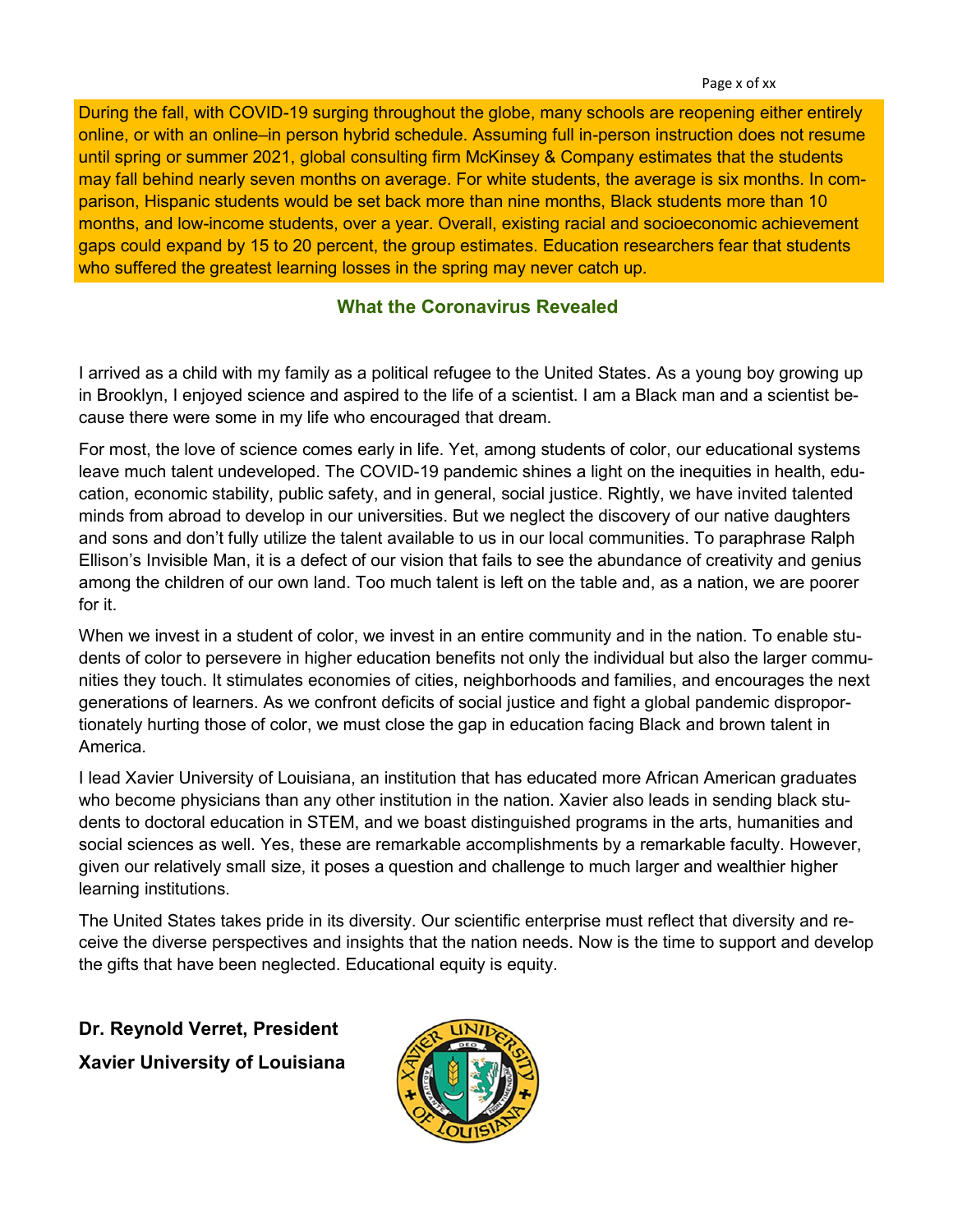#### **Disruption in Engineering Education: A Paradigm Shift**

#### **For Education Confirmation**

The outbreak of the coronavirus has become a major disruption to colleges and universities. The pandemic threatens to significantly alter every aspect of college life. A discussion among college Deans of Engineering in September 2020 featured thoughts and comments on how Covid 19 has impacted their approach to engineering education in our new Covid world.

This discussion was organized and hosted by **ASME** and included registered participants from eight nations across the globe. As Publisher of STEM NEWS CHRONICLE, I was a listening participant and share in this issue some of what panelists had to say. **Lawrence King, Publisher**

#### **Panelists**

Dr. Oscar Barton, Dean Engineering Morgan State University where the College of Engineering has 1400 enrollees

Dr. Barbara Christe, Dean School of Engineering Technology Farmingdale State NJ, the 3rd largest enrollment of engineering technology students

Dr. Michael Green, Interim Dean Electrical Engineering & Computer Science, University of California Irvine where half of student population are first generation, and

Dr. Harriet Nembhard, Dean Engineering University of Iowa a majority white institution with 2000 engineering students

Note: The responses to the questions below are from my notes and not inclusive of the totality of panelist's statements.

#### **Discussion question #1**, How has your institution been affected?

**Barton** – "We have been engaged in a process of planning and then planning again constantly in response to the impact of reported infections among students, staff, and faculty. These demonstrate to us that we are truly in an uncertain environment and that everything is subject to change."

**Nembhard** – "We have virtualized all operations and functions in response. The most significant impact was the loss of casual conversations between and among students, staff, and faculty and the realization of how vitally important this communication is the efficient operation of the institution."

**Green** – "Our essential research was most immediately affected with the international movement of students and research staff curtailed and/or eliminated. Also, we did not anticipate the host of student residency issues and related challenges that surfaced. Moving in and moving out in response to changing guidance by state and federal health officials and the concerns of parents and students had us in an environment of managing continual variables."

**Christe** – "I would share most of what the other panelists say about students and faculty experience but different for our commuting students in some cases. Of course we don't conduct research so we didn't have that aspect."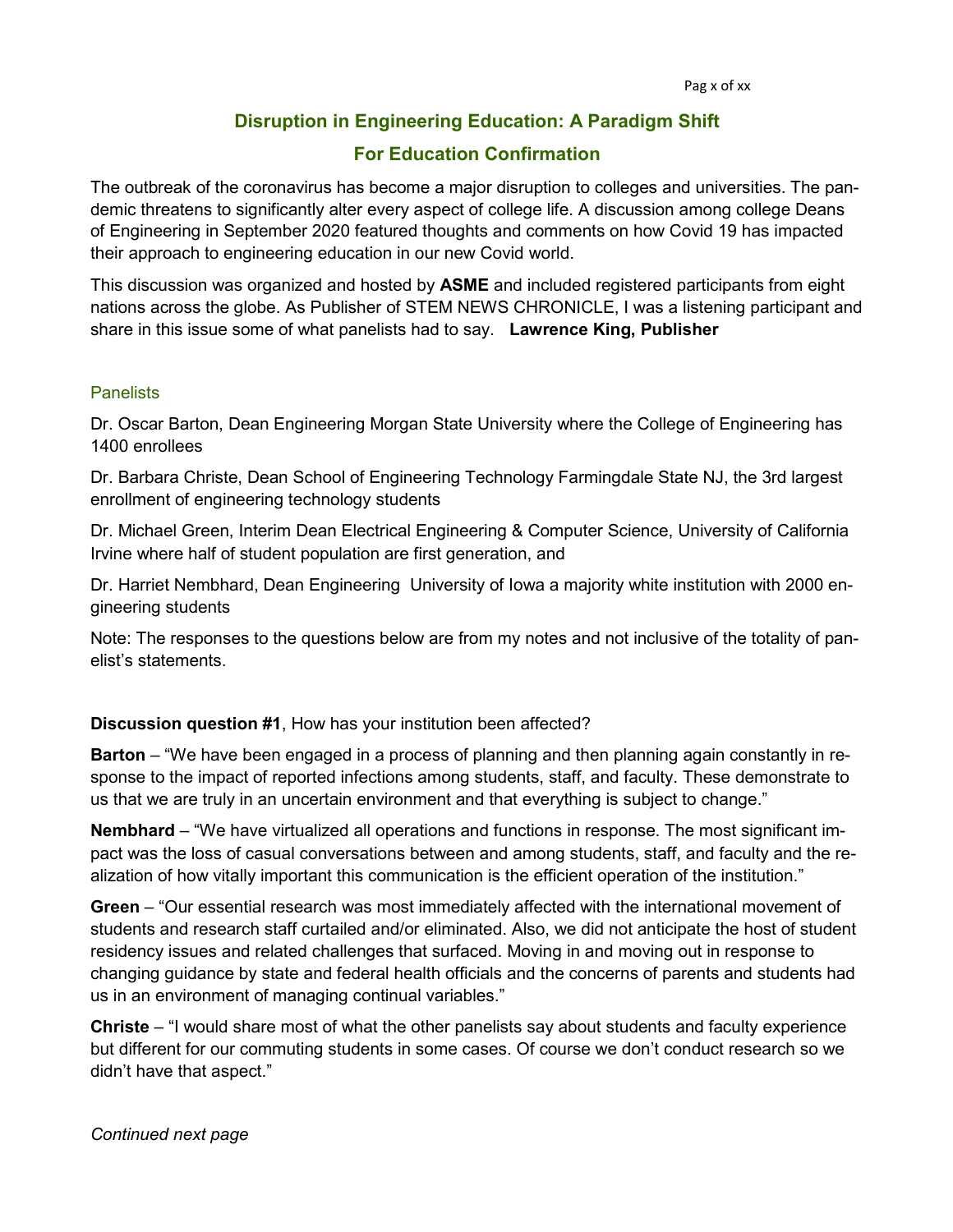## **Disruption in Engineering Education: A Paradigm Shift For Education Confirmation**

**Discussion question #2,** what were the issued faced in blending virtual and person to person instruction?

**Nembhard** – "We began a journey on a steep learning curve in response. We had to acquire and deploy new technology and the training that comes with it and to put in place new communication practices, roles and responsibilities."

**Green** – "Our entire teaching and testing schedule was upended. We needed to establish unique ways to communicate with our international students, those here and those traveling. We had to set up new exam proctors and grading schemes. Our native born students of color naturally had heightened concern for Covid since they were disproportionally affected".

**Christe** – "Remote accommodations were a big challenge and we had to experiment with different approaches."

**Barton** – "As an HBCU, we had to deal with students feelings of isolation on campus being away from home."

**Discussion question #3**, how has your institution made accommodations for faculty at both personal and professional levels?

**Green** – "Faculty work/life balance accommodations were particularly vexing at times."

**Nembhard** – "There were many inequities that surfaced that were previously unknown to our team that we had to deal with. We soon recognized that the future would be unknown and difficult to plan for."

**Discussion question #4,** with the noted educational disparities across gender, geographic, and racial lines what were some ways they are being accommodated?

**Christe** – We had to find ways of exhibiting empathy for all the different situations our commuting students had to deal with.

**Barton** – "Our students in too many instances bring with them food and housing insecurity. Our counseling services were stressed and we had to ramp up".

**Green** – "I concur with Dr. Barton because we shared the same set of challenges that extended to faculty as well."

**Nembhard** – "Our summer programs were eliminated and our recruiting outreach was cut as well. We had to reduce dorm density. Online learning is easier for academically strong students and more challenging for those not as equally prepared".

*Continued on next page*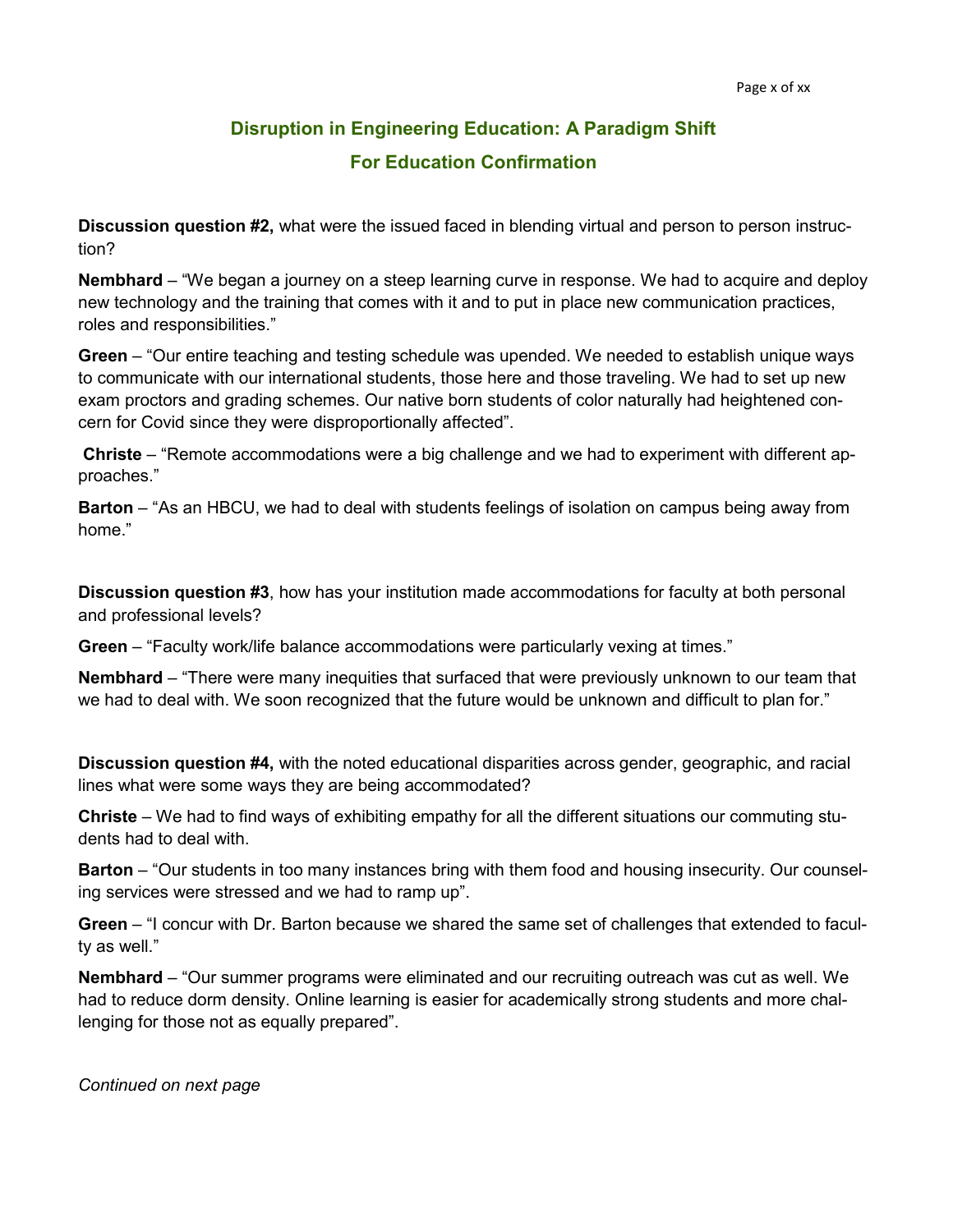What each campus administrator presented in the discussion experience was the loss of revenue which directly impacted programming and budgeting and the cancellation of all travel.

This summery of discussions does not capture every exchange between panelists. Highlights of some of those additional discussions included expansions of these issues.

- Delayed school and start of some programs
- The lack of clarity of all issues during the period
- ◆ Reductions in dorm density
- Online learning easier for academically strong students
- ◆ Covid impact on local community

We also have not included much of the change management experiences at each institution.



#### **Covid-19 and Higher Education UK**

In the UK coronovirus has affected the higher education sector immensely and is having a deep, and potentially long-lasting effect, on all aspects of the student journey. Current students have been forced to make a rapid switch to fully online learning, meaning in many cases projects, dissertations and assessments have halted or had to be adapted to being carried out online.

A survey conducted by the consultancy London Economics estimated that about 17% of prospective UK students would not enroll in September if coronavirus restrictions remained, costing the sector £763m in lost tuition fees and teaching grants. Alongside this, UK universities' financial reliance on international students will have huge repercussions as many will choose defer or cancel places due to travel restrictions and concerns around safety

#### **UK Student Impact Mirror US Student Impact**

Many students do not feel they are receiving enough support from their school for their university applications (35% are not satisfied overall).

43% of university applicants studying for A levels feel that the new assessment procedure will have a negative impact on their grades. While most feel that the impact will be small, 72% felt that the new grading system is less fair than in a normal year.

Over half (52%) say they would be likely to take a replacement exam in the autumn if they don't get the grades they hope for. 60% of those attending private schools would be likely to resist, compared to 52% at state schools.

Applicants from working class backgrounds were twice as likely to have insufficient access to internet access, devices for learning or a suitable place to study, compared to those from middle class homes.

Private schools are almost twice as likely to be still teaching A Level content as state schools (57% v 30% receiving regular work and feedback from teachers).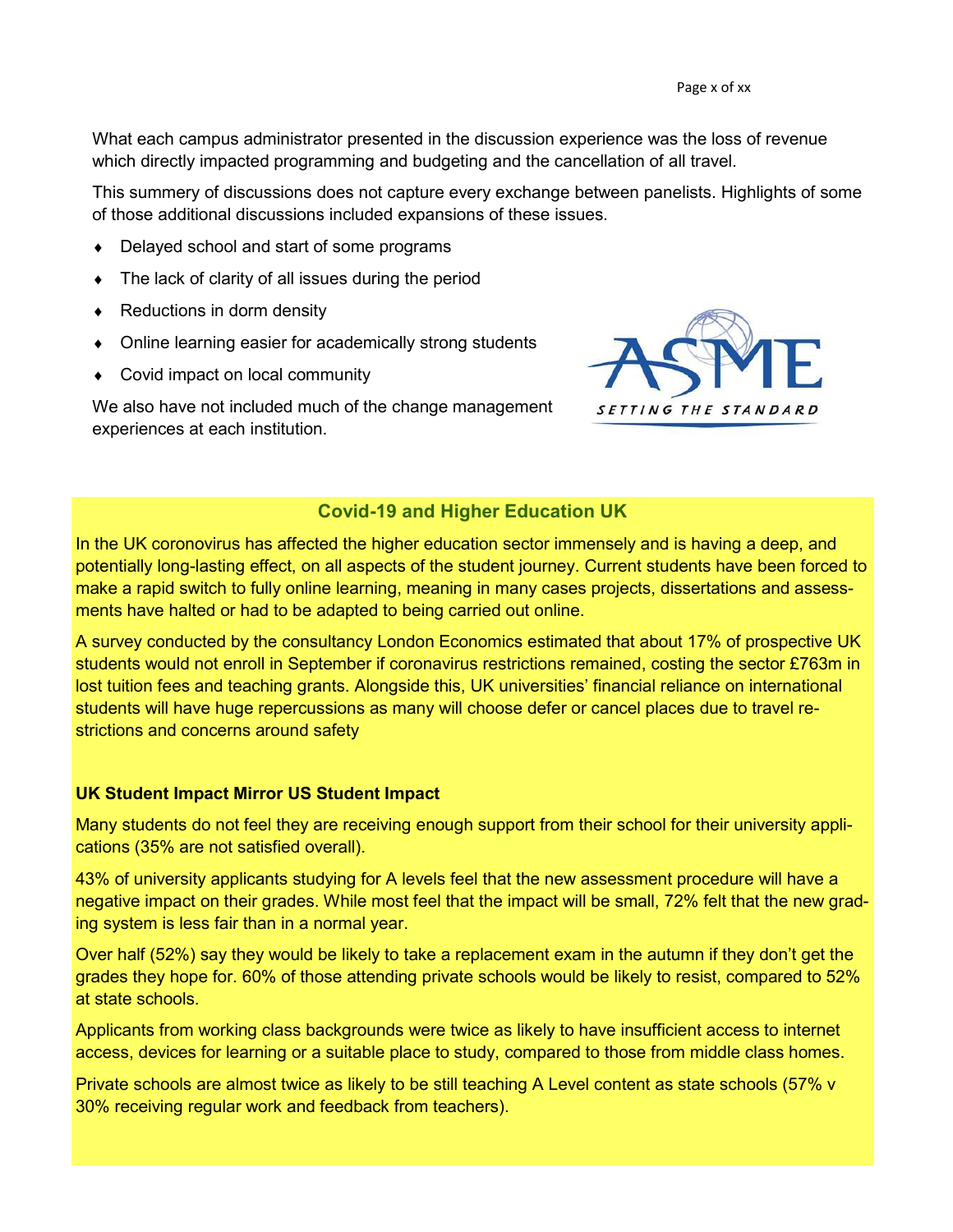#### **Engineers Rock and Meet the Covid Challenge**

The current COVID-19 crisis has separated us physically but also has compelled us to work together to



address related societal and economic challenges, ranging from arresting the contagion to relieving stress on the health care system, production of vaccines, and reimagining life in today's remote working and learning environment.

As a global community, we are experiencing unprecedented change on what seems like a daily basis. Here is where the problem-solving nature of engineers has stepped up. There are thousands of collaborative engineering efforts against COVID-19 taking place each and every day around the globe.

From 3D printed masks to mechanical ventilators, the engineering community is putting up a solid fight back against the coronavirus.

Along with the medical and scientific expertise that is being brought to bear on this challenge, the engineering community is ideally suited to address these challenges by sharing knowledge, skills, systems

#### **Immigrants and STEM Out of Balance**

Immigrants play an increasingly important role in global STEM education and employment. The United States, followed by the United Kingdom, Canada, and Australia, is the number one destination of global STEM talent. Most immigrants coming to the United States are highly skilled. Among highly skilled immigrants, a significant number come to the United States with expertise in STEM. The most salient STEM hotspot in the U.S. depends on immigrants: *"56 percent of STEM workers and 70 percent of software engineers in Silicon Valley in 2013 were foreign born."* 

The mixture of immigrants and American born workers is a powerful catalyst for creativity and innovation in STEM fields, both in academia and business, but do immigration avenues act to inhibit encouragement

of Black and Brown students born in America from consideration as the remedy for the science/engineering workforce shortage? Certainly it is a cultural impediment for native born women who aspire to have a career in science or engineering.

Research show immigrants are critical to science and technology in the US, fueling technological innovation and growth that benefit all living here. There is no argument here. However this dependence has created a generational feeling among Black and Brown technologists and scientists that Blacks and Latinos are less welcome in STEM careers. Although they enter careers enthusiastic about their jobs, significant number of these individuals and especially women end up leaving the field.For decades, advocates have preached to African Americans and Latino youth, that STEM disciplines are high-



ly recommended as the most direct path between an education and a good, high-wage career. From public policy to student career counseling, encouraging STEM studies, skills, and degrees has been at the center of American educational platform for employment and economic security. Sadly, results have yet to meet equity, inclusion, and diversity expectations.